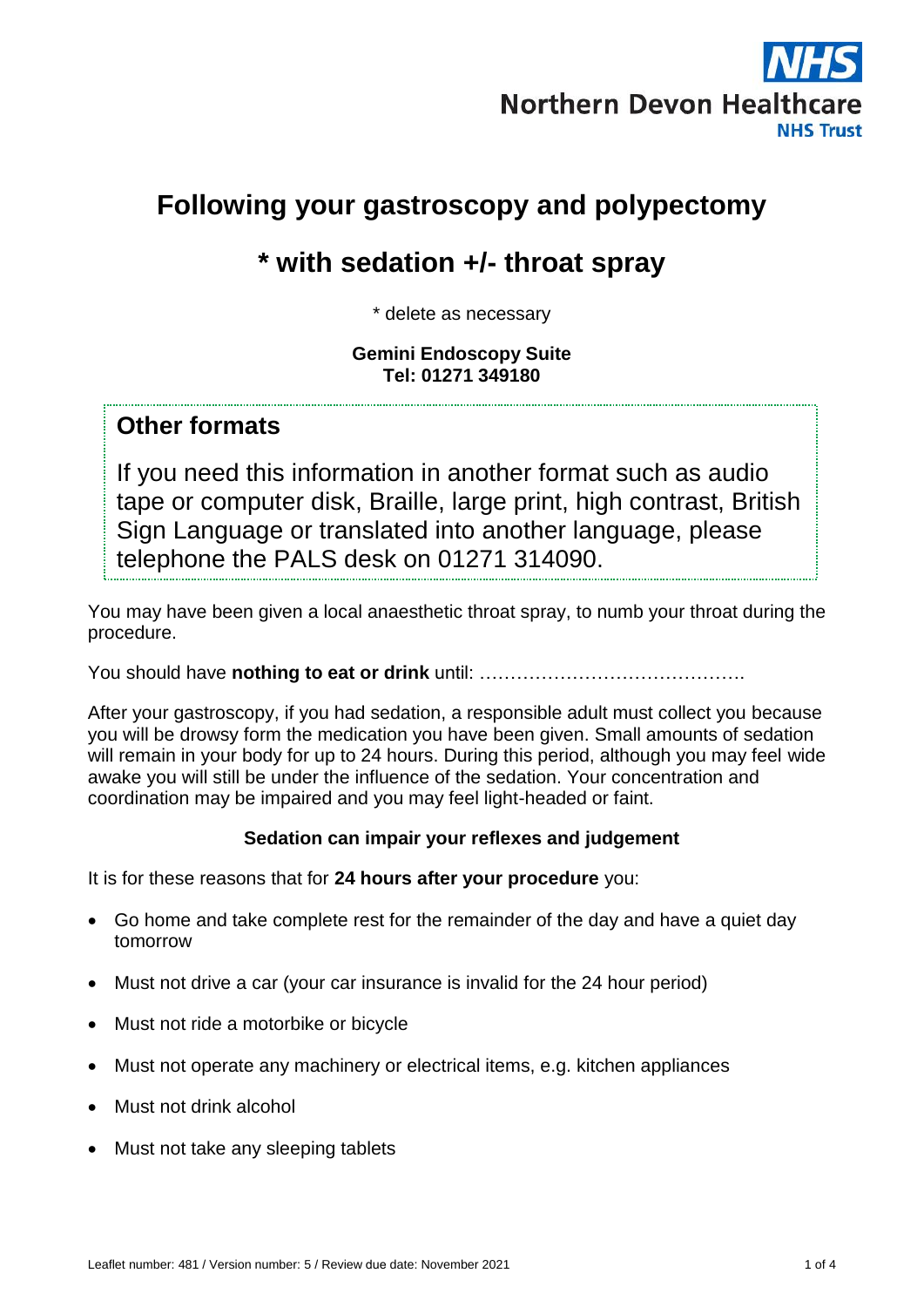- Must not sign any legally binding documents
- Do not bath or shower
- $\bullet$  Must not work

## **What will happen after my test?**

During your test, the doctor removed a polyp. There are different types of polyps, so your polyp(s) has been sent to the laboratory at North Devon District Hospital to find out what type you have.

Part of having a gastroscopy involves having some biopsies. Biopsies are not always necessary if all appeared normal. Some biopsies are sent to the laboratory to be analysed by a pathologist. The results will either be sent to your GP or you will have an appointment in the Outpatients Department to discuss the results with your hospital doctor.

### **When can I eat and drink again?**

The local anaesthetic wears off after 30 minutes. Usually the nurse in recovery will check your swallowing with sips of cold water. This is to check and to make sure the normal sensation has returned. You can eat and drink as normal, unless advised otherwise. You may prefer to start with light foods before returning to your normal eating habits.

### **When I am at home, what if I feel unwell after the procedure?**

You may or may not encounter any of the following conditions;

**Sore throat / hoarse voice:** You may experience a sore throat or hoarse voice. This is not unusual, and this should ease within a day or so.

**Bleeding:** It is normal to cough up small amounts of blood in your sputum particularly if you had lots of biopsies. This is fairly rare and should settle within a day. If the bleeding persists for more than 24 hours and/or gets heavier, please consult your doctor for immediate medical advice.

**Fever:** This is extremely rare after a gastroscopy. A high temperature above 38 degrees may indicate that you may have developed an infection after your procedure. If this happens, please consult your doctor for immediate medical advice.

**Abdominal pain and bloating:** Abdominal discomfort is fairly common after a gastroscopy. Some patients have discomfort due to air that is put into the stomach during the test, but this will subside rapidly.

### **Medications**

You may resume normal medications after your gastroscopy, unless advised otherwise.

**If you take blood thinning medications, please restart them on…………………………**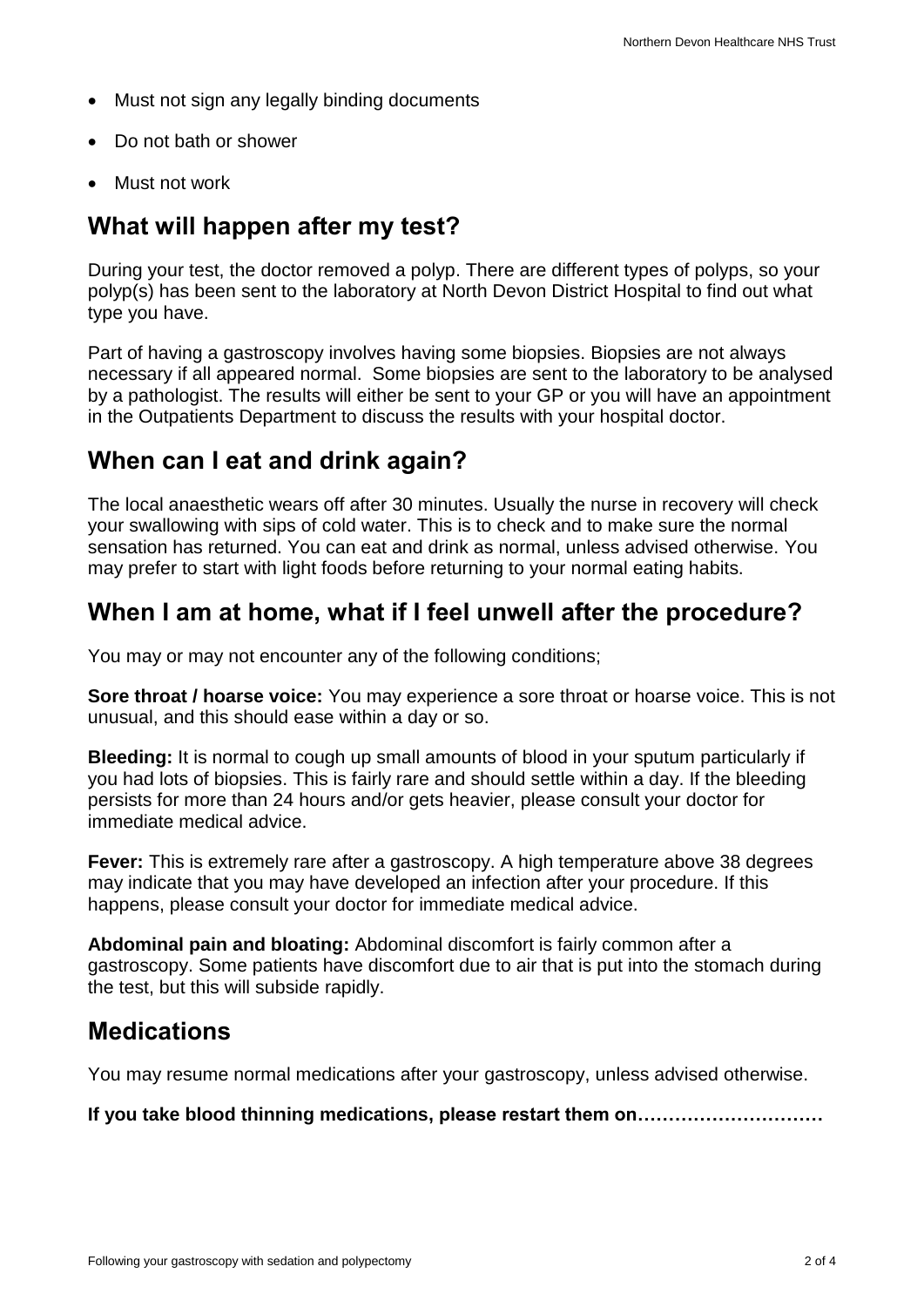## **When will I get the results?**

A nurse will speak to you before you leave the Gemini Endoscopy Suite and explain:

- What was seen and done during your procedure
- Whether you will need any further follow up
- A copy of your report will be sent to your GP today and any results should be with your GP within 2 weeks

## **What if I need further advice and assistance?**

If any of the above symptoms persist or worsen after your gastroscopy – such as bleeding, pain, temperature and shortness of breath, please follow the instructions below:

- In normal working hours Monday to Friday 8am to 6.30pm, telephone the Gemini Endoscopy Suite on **01271 349180**
- Outside these hours contact your GP surgery or if in an emergency, come to the North Devon District Hospital Emergency Department
- Alternatively telephone NHS Direct on **111**

## **Further information**

Please telephone the Gemini Endoscopy Suite on **01271 349180.**

[www.bsg.org.uk](http://www.bsg.org.uk/) – British Society of Gastroenterology

[www.modern.nhs.uk](http://www.modern.nhs.uk/) – NHS Modernisation Agency National Endoscopy Programme

[www.grs.nhs.uk](http://www.grs.nhs.uk/) – Endoscopy Global Rating Scale

### **References**

Endoscopy Unit – Gateshead Health NHS Trust

Endoscopy Unit – St George's Healthcare NHS Trust

Endoscopy Department – North West London Hospitals NHS Trust

Endoscopy Suite – Good Hope Hospital NHS Trust

Hypnovel (Midazolam) information literature